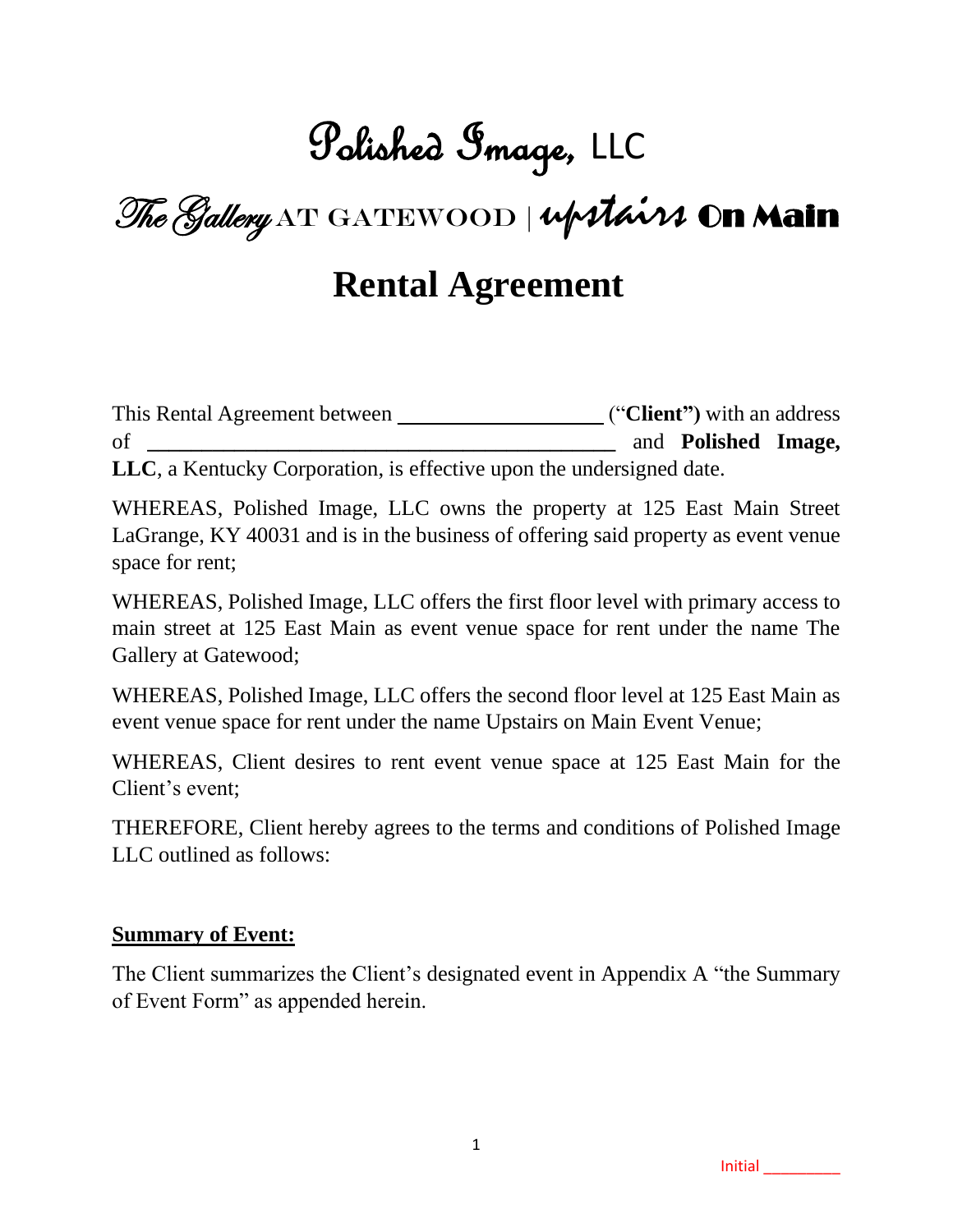#### **Vendor Policy:**

Vendors that are to be utilized by the Client for the designated event must be documented on the Vendor List (Appendix B) and be approved by Polished Image, LLC in advance of the Client's event.

Polished Image, LLC has an open vendor policy, but Polished Image, LLC reserves the right, at its sole discretion, to prohibit any Client-contracted vendor(s) from entering property of Polished Image, LLC.

#### **Set-up and Clean-up:**

All tables and chairs and any additional rental items provided by Polished Image, LLC will be set-up by a Polished Image representative. Any additional set-up and break-down provided by the Client or the Client's contracted vendors must take place within the designated rental period unless otherwise agreed upon in writing by Polished Image, LLC. Client will be charged the full hourly rate for every *unauthorized* (30) minute increment preceding or exceeding the time frame of agreed upon event space rental. Polished Image, LLC is not responsible for items left after the event.

Client is responsible for clearing and the removal of all trash post-event. A minimum of \$150.00 *excessive* cleaning fee may be applied, at the sole discretion of Polished Image LLC, if the space has not been properly cleared post-event which includes, but not limited to: trash, boxes, decor, rentals and other items without prior approval.

#### **Parking:**

There are several convenient free public parking areas as well as on-street parking in Historic La Grange, KY. Please abide by all Kentucky Department of Motor Vehicle Laws.

#### **Train Safety:**

Please be advised that some of the charm and uniqueness of The Gatewood Building at 125 East Main is the presence of an active train track just steps from the entrance. The Client and all Guests must be aware and take caution when in front of the building by remaining on the sidewalk any time a train is passing. For the safety of all, No Loading / Unloading on the Tracks! If your limo, van, etc.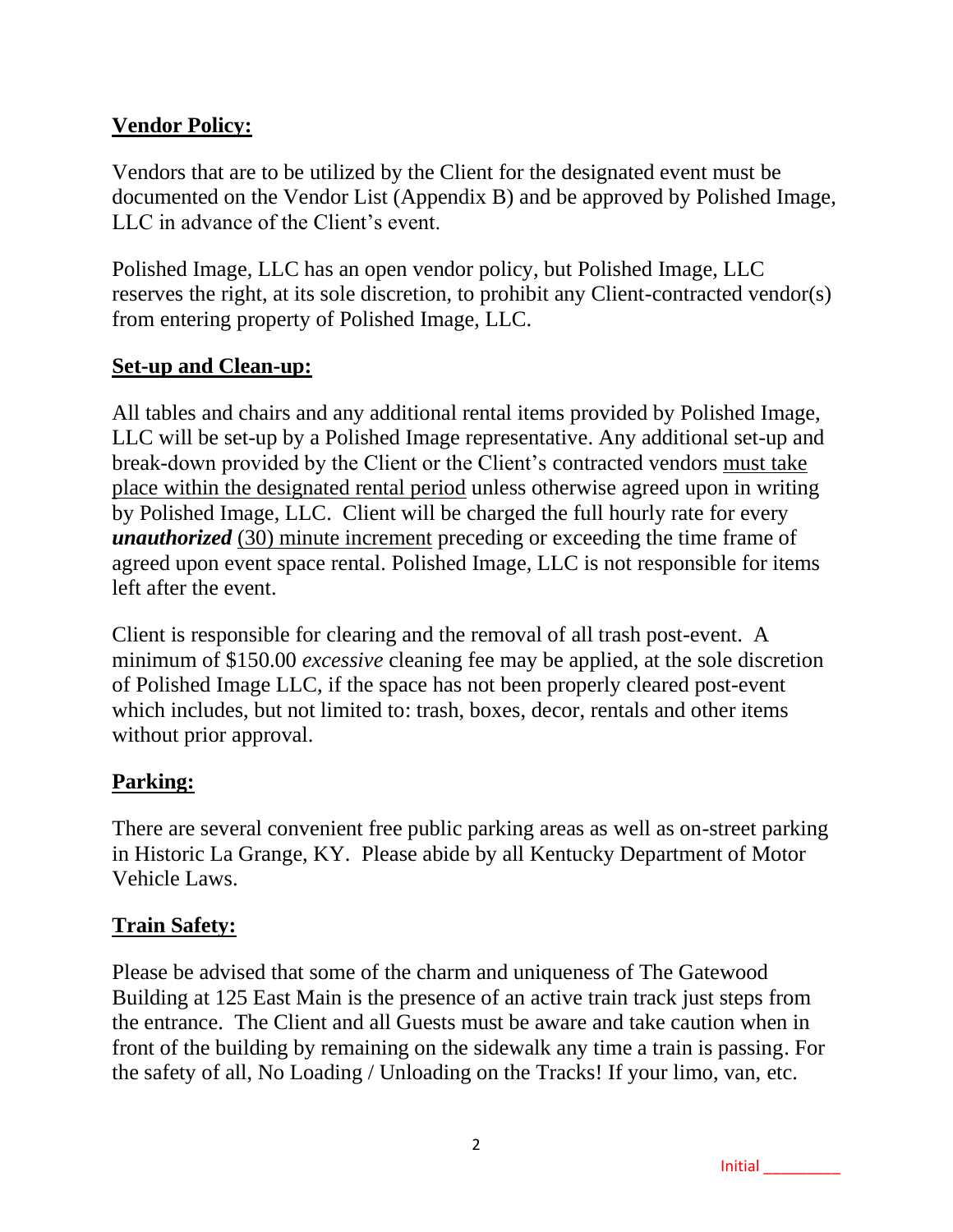does not fit in a parking spot, please pull around the corner to unload. Trains do not stop.

#### **Handicap Accessibility**:

The Gallery at Gatewood *is* handicap accessible. However, please be advised that Upstairs on Main Event Venue *is not* handicap accessible. We advise Client and their Guests for Upstairs on Main that may have concern with climbing stairs to contact their Primary Physician for advice prior to attending.

#### **Payments:**

A fifty percent (50%) non-refundable deposit is required at the time of reservation to secure any Gatewood Building event space for the specific date(s) designated in Appendix A. The non-refundable deposit will be applied toward the total balance due. The remaining balance is due thirty (30) calendar days prior to the event date. Please be advised that any inquiries made regarding the use of event space will *not* be considered a confirmed reservation until both signed agreement *and* deposit payment have been received by Polished Image, LLC.

Polished Image, LLC reserves the right, at its sole discretion, to cancel any event if full payment has *not* been received by the due date.

We accept Cash, Checks and Major Credit Cards. Checks should be made payable to "Polished Image". If any check is returned for insufficient funds, a returned check fee of \$50.00 will be imposed. The Client will be responsible for all costs incurred in the collection of delinquent accounts, including attorney fees.

#### **Cancellations and Rescheduling:**

All payments are non-refundable. However, at the sole discretion of Polished Image, LLC, the full deposit amount may be applied toward rescheduling the same event or a new one based on scheduling availability. If a balance is owed, it must be paid in full to be considered for rescheduling.

Any monies paid are non-transferrable or assignable.

If any event is cancelled due to severe or inclement weather conditions, a natural disaster, act of God, civil disturbance, terrorism, or any other emergency of a comparable nature which is beyond the control of the Customer and Polished Image, LLC, the Customer may use 100% of the amount paid as a credit for future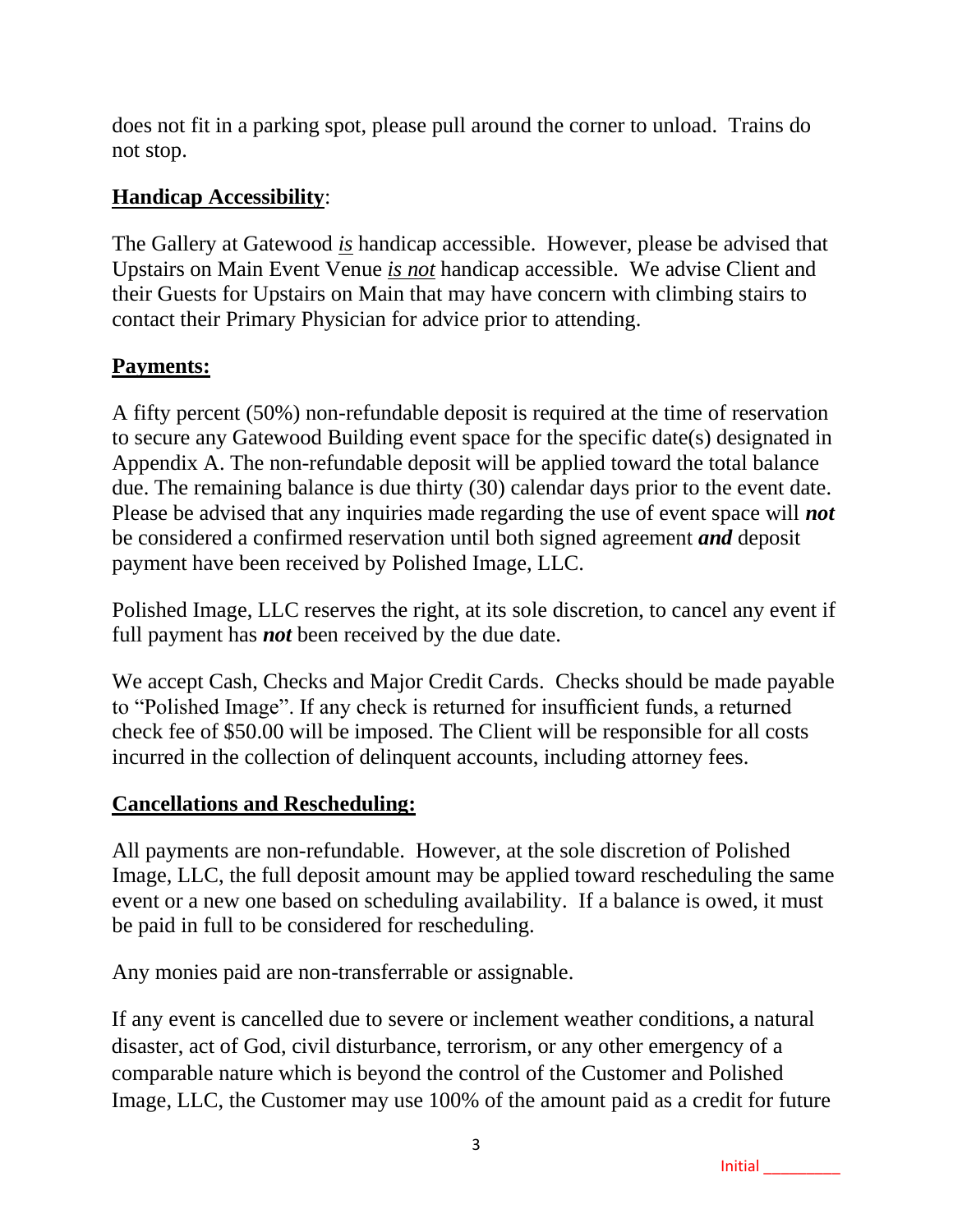use towards rescheduling the same event or a new one based on scheduling availability. Polished Image, LLC will not be responsible for providing alternative facilities, electricity, housing, or catering and will not be liable for any bodily injury, death, property damage, loss, or other services in the event of the aforementioned causes rendering the requested facility inoperable, unavailable, or unsuitable for their intended purpose.

#### **Liability:**

Clients are strongly encouraged to purchase event insurance for their own liability protection.

The Client is responsible for the actions of their Guests as well as any vendors or other agents, including but not limited to caterers, photographers, entertainers, decorators, and audio-visual companies contracted for the event. Any damages will be billed to the Client; even if caused by an event vendor. Polished Image, LLC may not be held liable for damages or incidents caused by the Client, guests of the Client, or the Client's contracted/non-contracted vendors before, during, or after event.

#### **Prohibited Items and Actions:**

Indoors: The use of sparklers, confetti, glitter, birdseed, rice, and/or anything of the sort are not allowed inside the premise.

Outdoors: Confetti, glitter and similar items are not permitted on sidewalks or streets. Sparklers **are** permitted outside with caution. Polished Image, LLC must be advised of the individual designated to collect the used fuses in a water-filled container afterwards and dispose of them properly.

The use of any of the prohibited items will result in an automatic excessive cleaning fee of a minimal \$150.00.

No items may be hung from the ceiling or walls (even Command strips). All adhesives and tapes must be approved by Polished Image, LLC.

All electrical and data cords must be properly secured.

No open flames (ie candlesticks) are permitted except for supervised Birthday candles and Unity / Ceremony candles. All other candles must be LED or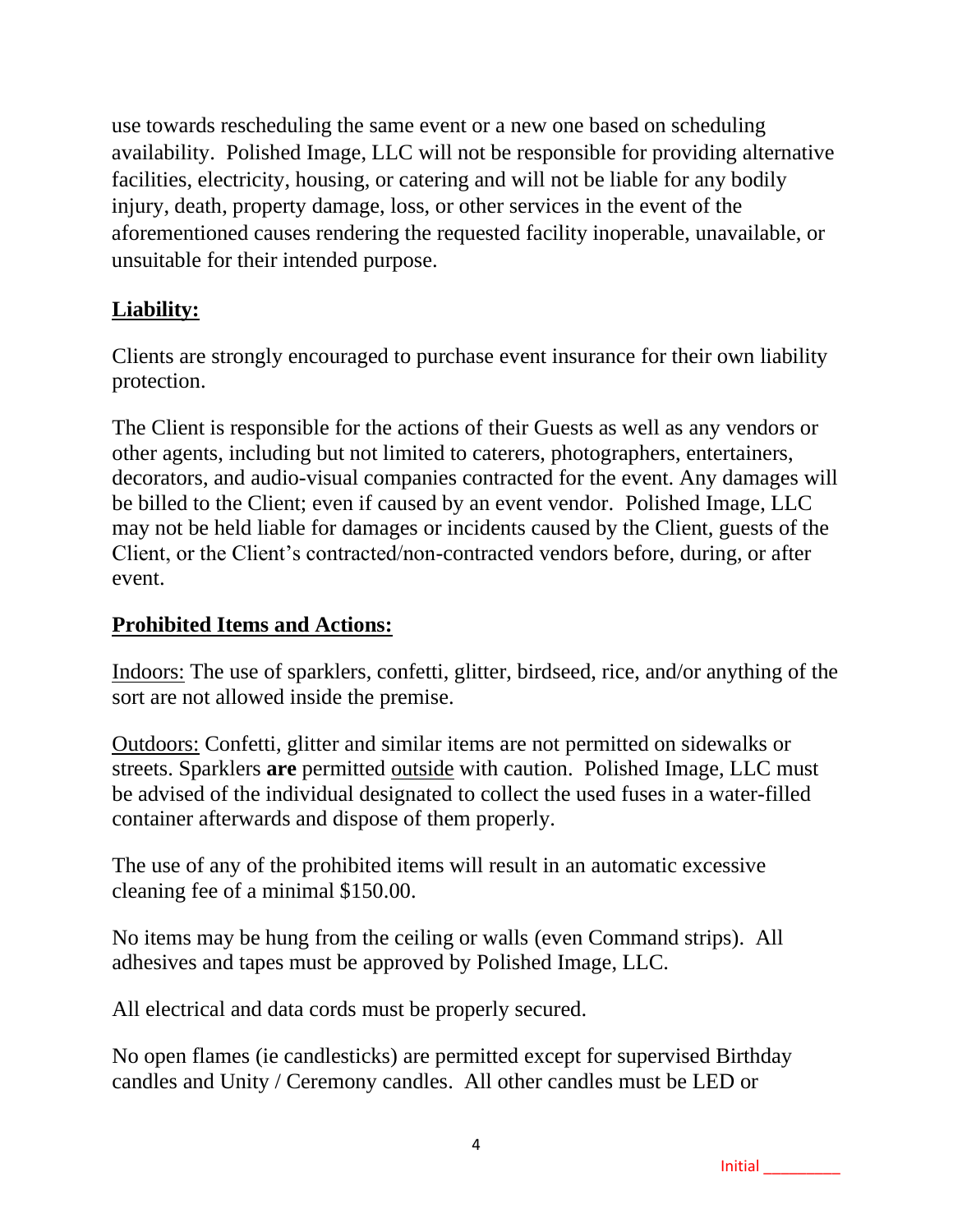contained. Extra caution must be used when placing candles and/or votives next to other tabletop items.

The Gatewood Building has multiple event spaces. Due to the nature of the building and spaces, the Client agrees to let a venue manager monitor and control all sound levels, especially if they disturb concurrent events.

All Clients and Vendors must abide by all fire codes and regulations. The blocking of exit doors, fire extinguishers, fire alarms, egress routes, or emergency exits is strictly prohibited. Polished Image, LLC staff has the final word on such matters.

Smoking and / or vaping is not permitted anywhere in the building or within the immediate vicinity of entrance doors.

#### **Alcohol:**

Per Kentucky State Alcohol Beverage Law, it is *illegal* to permit consumers to bring and consume their own alcoholic beverages onto any licensed premises. Therefore, all beverages must be purchased through Polished Image, LLC. Penalties for the client or guests of client caught bringing alcohol onto the premises, at the sole discretion of Polished Image LLC, can range from discarding the alcohol, monetary fines or even ending / cancelling the remainder of the event.

According to Kentucky State Alcohol Beverage Law, it is illegal to serve alcoholic beverages to anyone under the age of 21 years. Therefore, Guests may be required to produce identification demonstrating legal age to consume.

Beverages are not to be taken outside of the building. Guests may be cited / fined by local law enforcement for disregard of laws regarding open containers.

The bartender reserves the right to refuse service to individuals appearing to be intoxicated.

All bar service of beer, wine, and liquor must end at least thirty (30) minutes prior to the end of the event; the bar may remain open to serve non-alcoholic beverages until the end of the event.

Self-service of alcoholic beverages is strictly prohibited.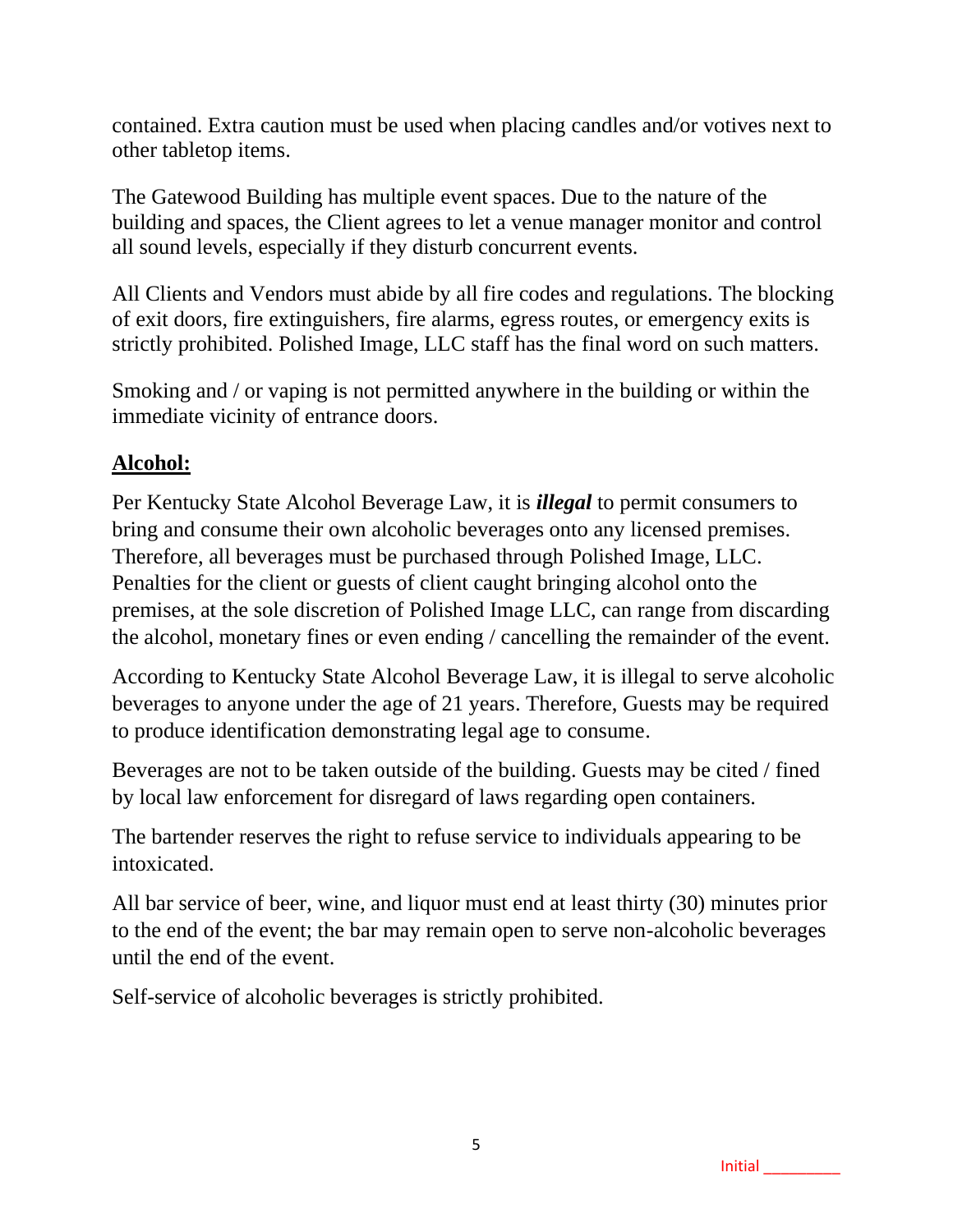#### **Media:**

Polished Image, LLC reserves the right to use images of Client's event and/or Guests for marketing purposes.

**Affiliation:** No client shall host an event and market it in a way that would suggest that it is an event affiliated or in collaboration with Polished Image, LLC or any of its branded names to include: The Gatewood Building, The Gallery at Gatewood, Upstairs on Main or it's other associated entities without prior written consent.

#### **Indemnification:**

Client agrees to indemnify and hold harmless Polished Image, LLC their Owners, Agents and Employees, against any and all damages, claims, or other liability due to personal injury or death, or damage to, or loss of, the property of others, arising out of its use of Polished Image, LLC.

Now then, each Party represents and warrants that on this date they intend to make this rental agreement binding by their signatures below.

#### **Signatures:**

| For Polished Image, LLC (Print)     | <b>Client (Printed Name)</b> |  |
|-------------------------------------|------------------------------|--|
|                                     |                              |  |
| For Polished Image, LLC (Signature) | Client (Signature)           |  |
|                                     |                              |  |
| <b>Effective Date</b>               | <b>Effective Date</b>        |  |

Please sign and return to Polished Image, LLC via email[: polishedimagedecor@gmail.com](about:blank) Please note that the date and any pricing listed in this agreement are not guaranteed until both this signed and initialed agreement and deposit have been received by Polished Image, LLC. This agreement shall be deemed null and void if not returned within 7 days from Polished Image, LLC effective date above.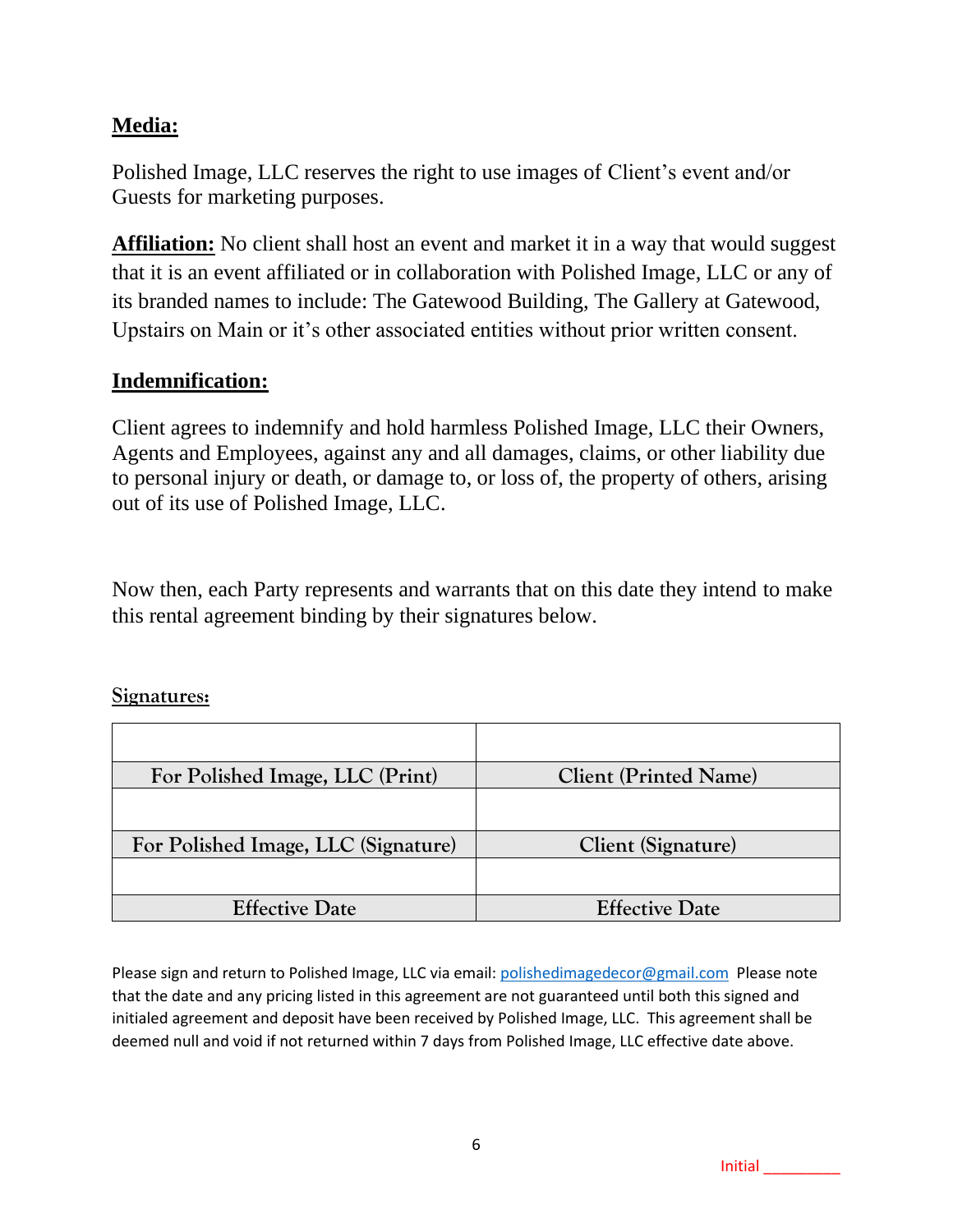# **APPENDIX A**

### Polished Image, LLC

The Gallery AT GATEWOOD | upstairs On Main

**Summary of Event Form**

| Location: ____ Upstairs on Main ______ The Gallery at Gatewood             |  |  |  |  |
|----------------------------------------------------------------------------|--|--|--|--|
| Event Date: ______________, 20____ Event Time: _____(AM/PM) to ____(AM/PM) |  |  |  |  |
| Check-in Time: _____(AM/PM)   Check-out Time: _____(AM/PM)                 |  |  |  |  |
| Guest Count (Including Client): ________                                   |  |  |  |  |
|                                                                            |  |  |  |  |

#### *(The following is to be completed by Polished Image, LLC)*

**For use of the event space on the event date and time stated above, a rental fee of \$ \_ \_\_\_\_(Plus Tax) is required | Deposit Amount \$\_ \_\_(Plus Tax) | Balance is due in full prior to: \_ , 20 \_.**